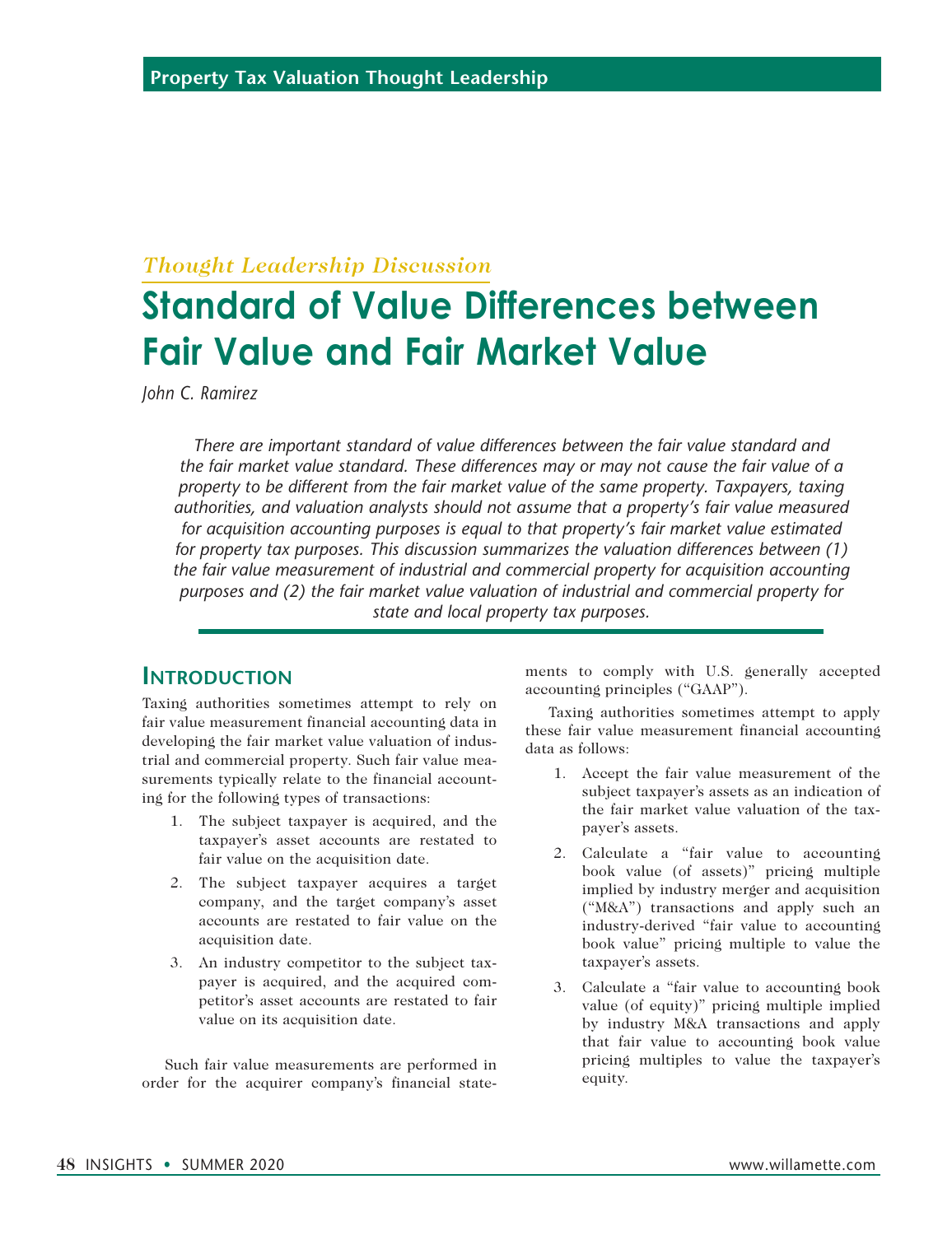4. Apply the "fair value to accounting book value (of equity)" industry-derived M&A transaction pricing multiple to conclude that there is no economic obsolescence applicable to the subject taxpayer's property or to the subject taxpayer's industry.

This discussion summarizes several of the valuation differences between (1) the fair value measurement standard of value as it relates to M&A transaction financial accounting requirements and (2) the fair market value standard of value as it relates to property tax valuations.

This discussion includes a simplified example of an M&A business combination transaction. This illustrative example illustrates some of the differences between fair market value valuation procedures and fair value measurement procedures.

For the reasons discussed herein, it is not appropriate to assume that a fair value measurement conducted for purchase accounting purposes would produce the same result as a fair market value valuation conducted for property tax purposes. In addition, it is not appropriate to assume that an M&A transaction purchase price necessarily represents the fair market value of that taxpayer business.

It is possible that the rules-based fair value of certain taxpayer property may equal the judgmentbased fair market value of that taxpayer property. But that conclusion should be based on the analyst's due diligence—and not on an unsupported assumption. Likewise, it is possible that an M&A transaction price may be equal to fair market value. But, that conclusion should be based on the analyst's due diligence—and not on an unsupported assumption.

The word "asset" is an accounting term and the word "property" is a legal term. These two terms do not necessarily mean the same thing (i.e., all assets are not necessarily property and vice versa). However, for simplicity, these terms are used interchangeably in this discussion.

#### **Standard of Value Differences**

There are significant differences between (1) the fair value measurement standard of value as it is applied under GAAP acquisition accounting provisions and (2) the fair market value valuation standard of value as it relates to property taxation. Procedural differences in the application of these two standards of value may result in different value conclusions for the same bundle of property.

The standard of value required for GAAP acquisition accounting purposes is fair value, as described in the Financial Accounting Standards Board ("FASB") Accounting Standard Codification ("ASC") Topic 820, *Fair Value Measurement*.1 According to ASC Topic 820, "fair value" is defined as follows:

The price that would be received to sell an asset or paid to transfer a liability in an orderly transaction between market participants at the measurement date.

The transaction . . . is a hypothetical transaction at the measurement date, considered from the perspective of a market participant that holds the asset or owes the liability. Therefore, the objective of a fair value measurement is to determine the price that would be received to sell the asset or paid to transfer the liability at the measurement date (an exit price).

Business combinations are accounted for by applying the "acquisition method of accounting," as described in ASC Topic 805, *Business Combinations*.2 ASC 805 requires that the transaction purchase price be allocated to the target company acquired assets based on the fair value of the acquired assets.

A fair value measurement prepared for GAAP acquisition accounting purposes "measures" the fair value of the target company assets acquired (and the liabilities assumed) as part of a business combination transaction.

For property tax purposes, most states require that taxpayer property to be valued at fair market value or market value (or at some conceptually similar standard of value, such as actual fair cash value).

One typical definition of fair market value is presented as follows:

The price, expressed in terms of cash equivalents, at which property would change hands between a hypothetical willing and able buyer and a hypothetical willing and able seller, acting at arm's length in an open and unrestricted market, when neither is under compulsion to buy or sell and when both have reasonable knowledge of the relevant facts.3

Fair market value valuations are typically judgement-based. The analyst has substantial discretion in the application of the generally accepted property valuation approaches, methods, and procedures. The objective of fair market value valuations is to represent the economics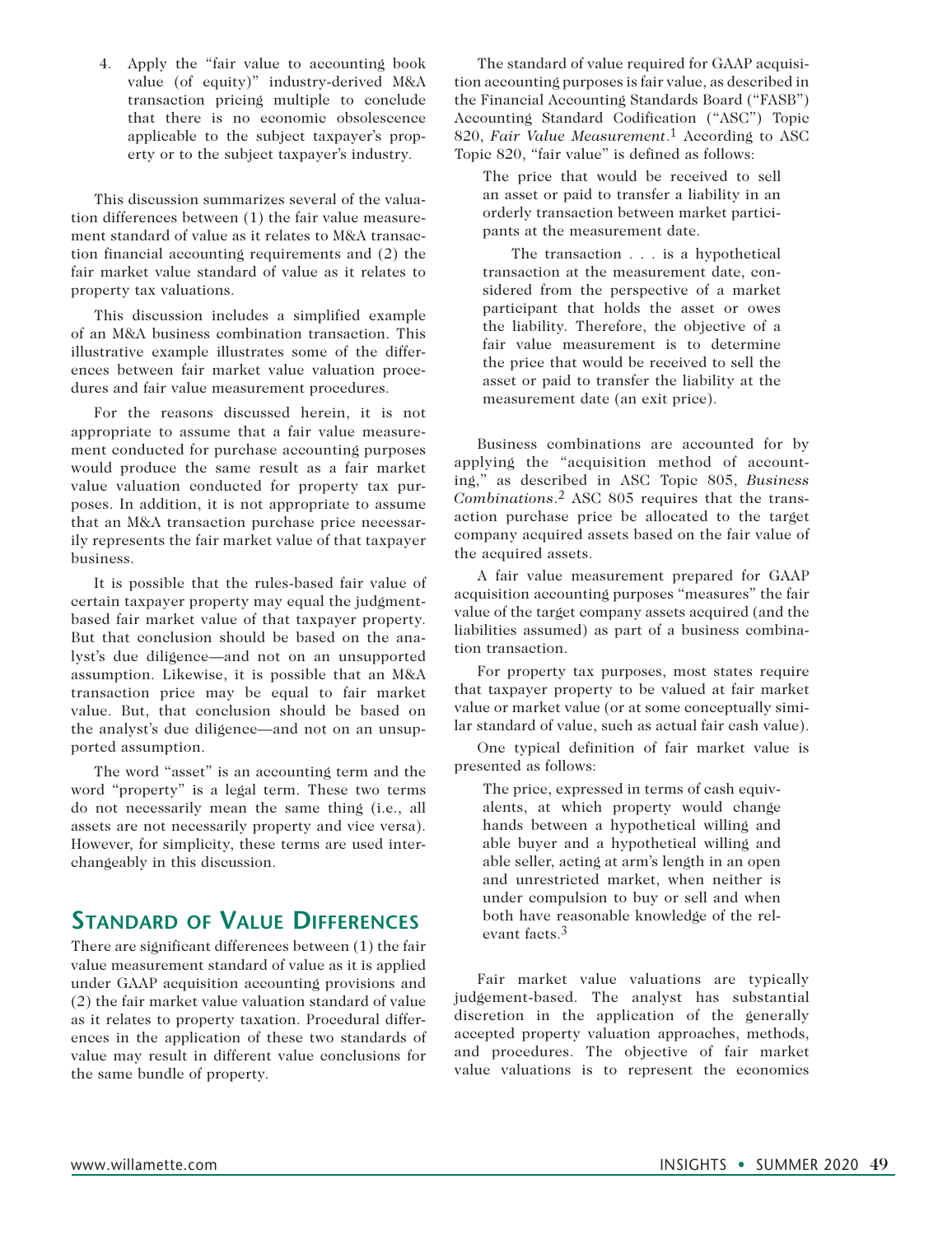of a hypothetical property transfer. Fair market value valuations consider certain hypothetical assumptions regarding both a willing buyer and a willing seller in the hypothetical transaction.

In contrast, fair value measurements are rulesbased analyses. The analyst is constrained to apply the rules and procedures that are promulgated in GAAP and in the various GAAP implementation guidance.

While fair market value valuations are judgmentbased, fair value measurements are rules-based. While fair market value valuations are intended to reflect hypothetical transaction economics, fair value measurements are intended to be transparent, replicable, and auditable.

In particular, fair value measurements are required to comply with specific rules-based guidance promulgated by the FASB, the Appraisal Foundation, and the American Institute of Certified Public Accountants.

The following list indicates some of the differences between (1) a fair value measurement prepared for GAAP compliance purposes and (2) a fair market value valuation prepared for property tax purposes:

- 1. Differences in the assumed buyer and the assumed seller
- 2. Differences in the assumed unit of account (i.e., the appraisal subject)
- 3. Differences in the assumed highest and best use of the unit of account
- 4. Differences in the valuation approaches and methods relied on
- 5. Differences in valuation procedures and valuation assumptions

## **Differences in the Assumed Buyer and the Assumed Seller**

The assumed buyer and the assumed seller in a fair value measurement are different than the assumed buyer and the assumed seller in a fair market value valuation. One difference is that the buyer in a fair value measurement may include a strategic buyer. Another difference is that the fair value is intended to represent "an exit price"—that is the price that the current owner could obtain to sell the asset to a market participant buyer.

In a fair value measurement, the assumed buyer and the assumed seller are "market participants." According to ASC 805, market participants are defined as "buyers and sellers in the principal (or most advantageous) market for the [target] asset or liability."

The fair value standard market participants are any of a multitude of actual industry participants, each with potentially different strategic and/or financial motives. That is, the market participants assumed under the fair value standard include both strategic buyers (such as competitors that could benefit from post-merger synergies) and financial buyers (such as private equity or venture capital firms that do not have complementary investments). $4$ 

In contrast, the fair market value standard is based on a hypothetical transaction between a hypothetical willing seller and a hypothetical willing buyer, neither being under any compulsion to buy or sell and both having reasonable knowledge of the relevant facts. In other words, "Fair market value assumes conditions as they actually exist and a hypothetical buyer and seller, with no special, unique motivations or circumstances."<sup>5</sup>

One difference between the fair market value standard and the fair value standard is that the fair market value buyers/sellers are assumed to be (1) hypothetical persons and (2) financially motivated—and not strategically motivated.

In contrast, the fair value standard assumes a hypothetical transaction between a market participant buyer and a known seller (i.e., the current asset owner seeking "an exit price").

These differences in the assumed buyer and the assumed seller—and in particular the strategic buyers included in the fair value standard—can lead to different value conclusions for the same bundle of assets. The fair value standard is required for GAAP accounting purposes. For property tax valuation purposes, fair value is not the appropriate standard of value.

## **Differences in the Assumed Unit of Account (i.e., the Appraisal Subject)**

The unit of account can be the integrated assemblage of the taxpayer's operating assets (i.e., the total unit of tangible assets and intangible assets). Or, the unit of account can be taxpayer's individual real estate and personal property assets.

The unit of account is the lowest level at which (1) the valuation analysis is performed and (2) the value conclusion is reached.

Under the fair value measurement standard, the "unit of account" is defined as "the level at which an asset or a liability is aggregated or disaggregated . . . for recognition purposes." In other words, the unit of account for fair value measurement purposes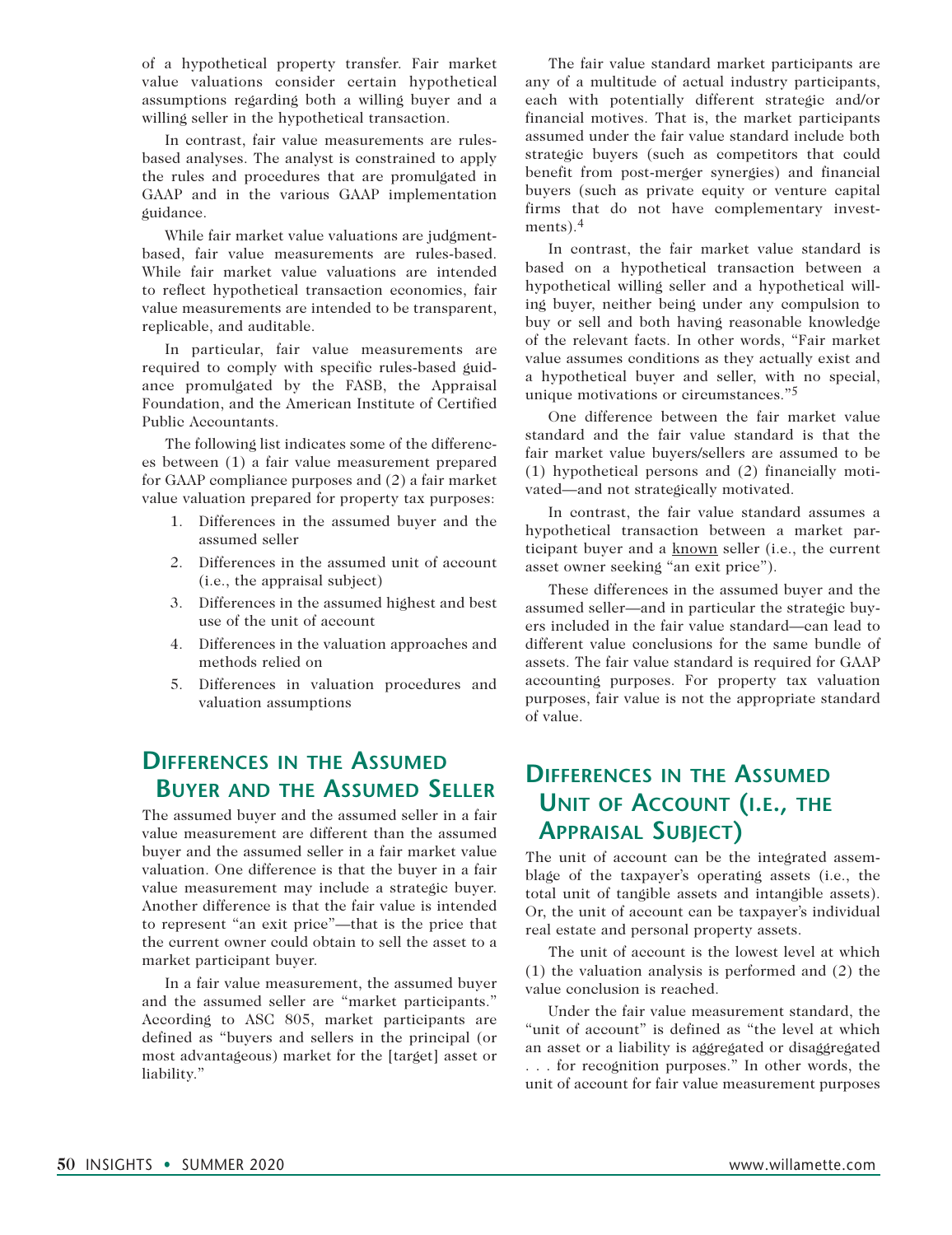is each individual general ledger account of the acquirer entity.

This fair value concept of the unit of account as a general ledger account is analogous to the summation valuation principle. Under that principle, each individual asset category is valued separately—and then summed to estimate the value of the taxpayer's total property. This summation valuation principle is different from the unit valuation principle.

Under the unit valuation principle, the unit of account is the entire taxpayer business entity, considered on a total unit basis (i.e., as an integrated business enterprise without functional or geographic division of the whole).6

This integrated business enterprise/total taxpayer unit collectively includes all of the tangible assets and all of the intangible assets of the overall taxpayer business enterprise.

The conceptual differences in the assumed unit of account—summation (for financial accounting purposes) versus unit (for property tax purposes) is a primary difference between (1) fair value measurements for GAAP purposes and (2) fair market value valuations for property tax purposes.

## **Differences in the Assumed Highest and Best use of the Unit of Account**

The highest and best use ("HABU") analysis and conclusion in a fair value measurement may be different than the HABU analysis and conclusion in fair market value valuations for property tax purposes.

Under the fair value measurement standard of value, "the highest and best use of a nonfinancial asset might provide maximum value to market participants through its use in combination with other assets as a group (as installed or otherwise configured for use) or in combination with other assets and liabilities (for example, a business)."7

For GAAP accounting purposes, the analyst is required to consider the HABU for each individual unit of account—that is, each general ledger asset account. This means that the various asset accounts (including the various property, plant, and equipment accounts) could each have a different HABU.

Under the fair market value standard, the HABU of the total unit is considered at the taxpayer total business entity level—and not at the individual asset category (or general ledger account) level.

The HABU of all of the taxpayer assets is typically the current use of the total assets within the taxpayer business entity (e.g., value in use)—and not the HABU of each individual asset general ledger account for possible alternative uses (e.g., value in exchange).

The fair value measurement HABU may be different than the fair market value valuation HABU. This is because the fair value measurement HABU conclusion may be developed at the individual asset category or general ledger account level—and not at the total taxpayer business entity (or unit) level.

These differences in the assumed HABU of the unit of account can lead to different value conclusions for the same taxpayer bundle of assets.

#### **Differences between the Valuation Approaches and Methods Relied On**

Applying the fair value measurement standard, the market approach, income approach, and cost approach may be applied to value property, depending on the circumstances of the valuation.8

ASC 820, however, prioritizes the valuation approaches and methods that should be relied on to conclude a fair value measurement for ASC 805 acquisition accounting purposes.

As promulgated in ASC 820, "The fair value hierarchy gives the highest priority to quoted prices (unadjusted) in active markets for identical assets or liabilities (Level 1 inputs) and the lowest priority to unobservable inputs (Level 3 inputs)."9

Applying this guidance, the analyst is directed to rely principally on the market approach in a fair value measurement performed for acquisition accounting purposes. Where there is no market for the subject property, the analyst may use other methods.

In a fair market value valuation for property tax purposes, the analyst is not bound by the GAAP hierarchy to prioritize one valuation approach over any other valuation approach. Therefore, applying the fair market value standard, the analyst has more judgmental discretion to select any appropriate valuation approach or method.

Of course, the extent to which these differences are significant depends on the methods and procedures applied in the fair value measurement compared to the methods and procedures applied in the fair market value valuation.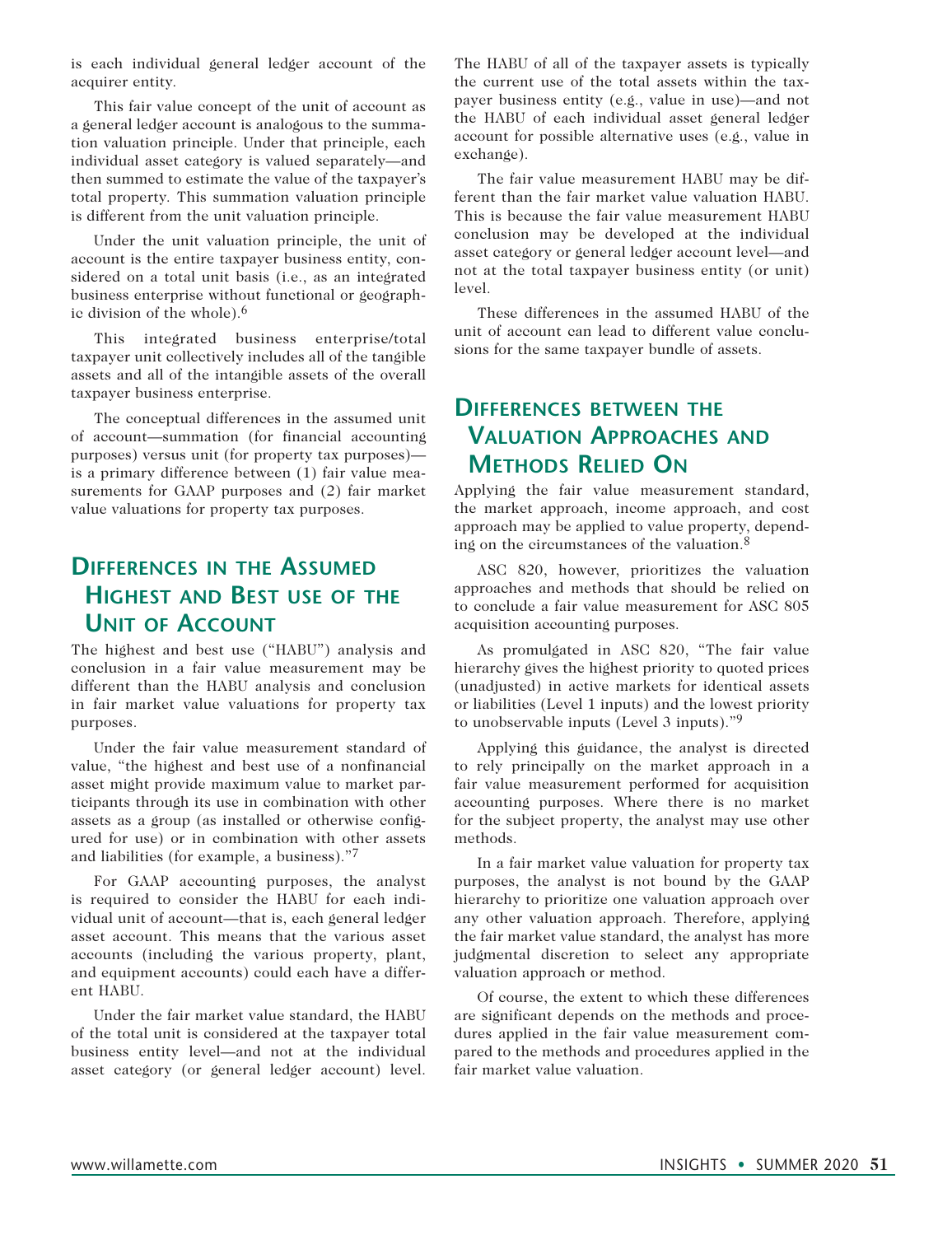#### **Differences in Valuation Procedures and Assumptions**

There are numerous differences in the quantitative procedures that an analyst will perform in a fair value measurement compared to a fair market value valuation. There are also numerous differences in the quantitative assumptions that an analyst will make in a fair value measurement compared to a fair value valuation. These differences relate to the fact that fair value measurements are primarily rulesbased and fair market value valuations are primarily judgment-based. In a fair value measurement, analysts are required to comply with certain procedures stated in ASC 820, ASC 805, other ASC provisions, and various GAAP implementation guidance.

A detailed discussion of all of these procedure and assumption differences is beyond the scope of this discussion. However, a few examples of such differences include the following:

- 1. The acquisition price may be different. GAAP provisions require the recognition of the fair value of acquisition-related financing instruments as part of the total transection purchase price. This addition of the fair value of financing vehicles to the transaction purchase price may increase the residual amount assigned to the measurement of goodwill in the fair value measurement.
- 2. The present value discount rate may be different. A fair market value valuation would apply a market-derived (or industry average) present value discount rate to all income approach property valuations. A fair value measurement would apply the internal rate of return ("IRR") implicit in the transaction price as the discount rate applied to all income approach property valuations.

 For example, let's assume an industry average weighted average cost of capital ("WACC") of 10 percent. Let's assume that the deal IRR was 6 percent. A fair market value valuation would apply 10 percent as the present value discount rate. A fair value measurement would apply 6 percent as the present value discount rate.

3. The economic obsolescence conclusion would be different. Acquired tangible property and intangible property are often valued by applying the cost approach. This statement is true for both fair market value valuations and fair value valuations.

 Let's continue with our assumption of an M&A transaction with a 10 percent WACC and a 6 percent IRR. The fair market value valuation of the acquired property would include a substantial value adjustment for economic obsolescence (i.e., 10 percent WACC compared to 6 percent IRR would imply about 40 percent economic obsolescence). In contrast, the fair value measurement of the same property would likely include no adjustment for economic obsolescence (i.e., the 6 percent IRR compared to the 6 percent IRR implies no economic obsolescence).

4. Certain intangible assets may have a different value. For fair market value valuation purposes, contract intangible assets are often valued as the present value of the income earned by performing the contract. In contrast, fair value measurements only recognize the present value of excess income (above the market level of income) in the contract intangible asset value.

 Let's assume a power purchase agreement ("PPA"), where the power offtaker agrees to buy 100 MW of electricity per year from an electric generation plant at \$10 per MW (the expected market price of electricity) for the next 10 years. The full absorption cost (including a fair return on the property owner's investment in the plant) to produce electricity at the plant is \$6 per MW. Therefore, the plant will earn \$4 per MW times 100 MW or (\$40,000,000 per year for the next 10 years. Assuming a 10 percent present value discount rate, the present value of the \$40,000,000 of annual contract income (after providing a full return on investment in plant assets) is approximately \$246,000,000. That amount would be the fair market value of the contract intangible asset.

 In contrast, the fair value measurement of the same contract intangible asset would be \$0. This is because the terms of the contract are considered to be "at market" terms. This fair value measurement would conclude no value for the PPA contract even though the contract results in hundreds of millions of dollars in profit for the plant owner over the next 10 years.

As mentioned above, there are many individual procedures or assumptions that may be different for fair market value valuation purposes than for fair value measurement purposes. This is because the GAAP guidance provides the rules the analyst has to apply or the assumptions the analyst has to make in the performance of the fair value measurement.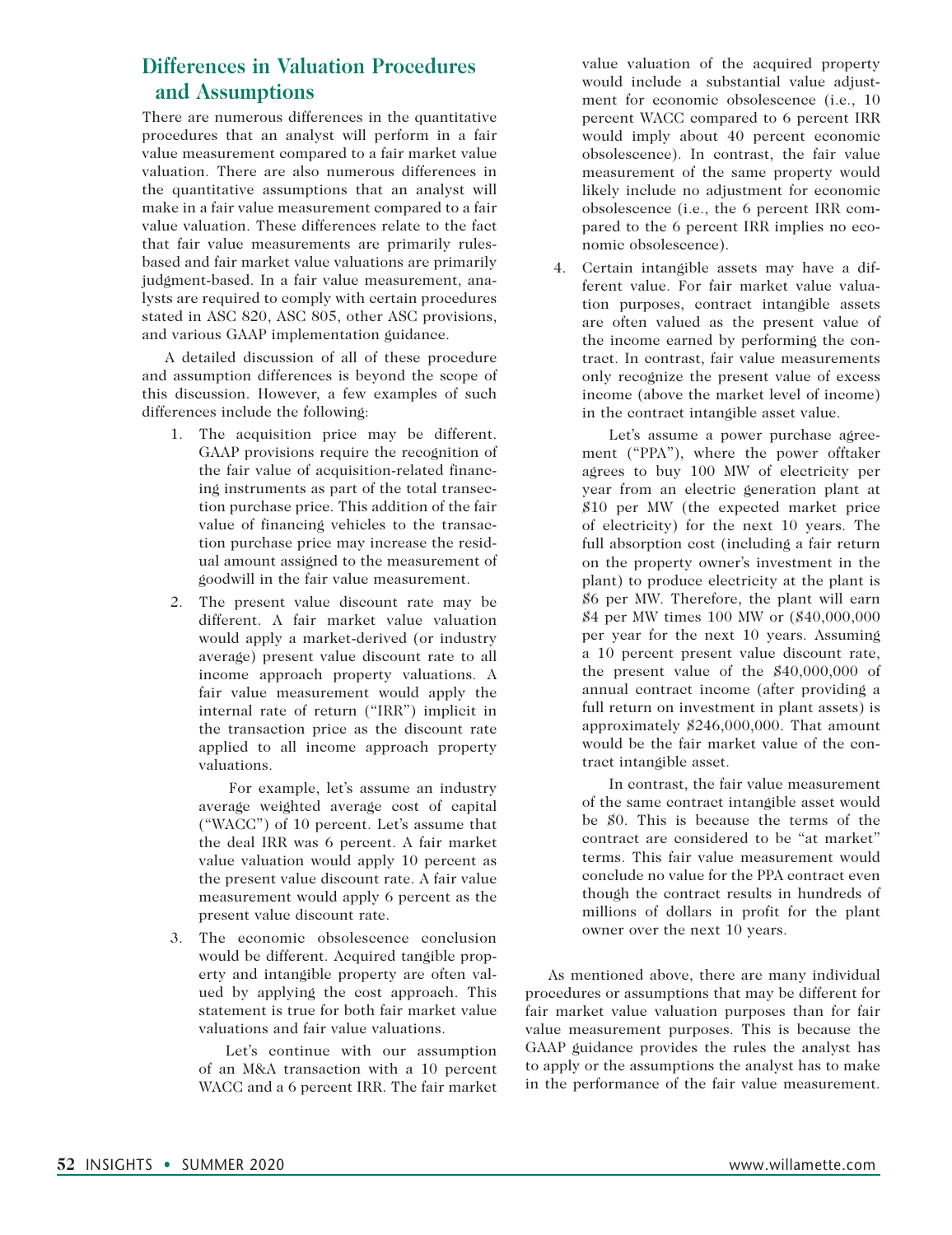This discussion was intended to provide illustrative examples of the impact of a few typical differences between fair market value valuation procedures and fair value measurement procedures.

#### **Illustrative Example— Fair Market Value versus Fair Value Differences**

A simplified example within the context of a business combination illustrates the quantifiable impact of some differences between fair market value valuation procedures and fair value measurement procedures. The following example is deliberately simplified for illustrative purposes.

Let's assume the following hypothetical transaction variables:

- 1. Alpha Company develops a new widget business called the Beta business.
- 2. The Beta business just built a widget factory for \$10,000,000; therefore, the replacement cost new ("RCN") for the Beta special purpose industrial property is \$10,000,000.
- 3. The Beta factory can produce 1,000,000 widgets per year.
- 4. The cost to manufacture a Beta widget is \$4 per widget.
- 5. The current market selling price for widgets is \$6 per widget.
- 6. The market selling price for widgets is expected to generally decrease during the next few years as follows:
	- Year 1 widget unit sale price \$6
	- Year 2 widget unit sale price \$6
	- Year 3 widget unit sale price \$5
	- Year 4 widget unit sale price  $-$  \$4
	- Year 5 widget unit sale price \$4
- 7. The Beta factory starts producing widgets on the valuation date, January 1, 2019.
- 8. On January 1, 2019, Alpha Company sells all of the assets of the Beta widget business to Gamma Company for \$12,500,000.
- 9. As part of the transaction, Gamma Company enters into a hedge price agreement ("the contract") with Delta Company, a major consumer of widgets.



- 10. Under the terms of the contract, Delta Company agrees to pay for all of the Beta business widget production capacity (1,000,000 widgets per year) whether or not Delta Company takes delivery of the widgets. Under the terms of the fixed price contract, Delta Company agrees to pay \$5 per widget for the next five years.
- 11. Under the contract, the Beta factory is assured of selling all of its capacity at a fixed price per unit for the next five years.
- 12. Under the contract, Delta Company is assured of a source of widget supply at a fixed price per unit for the next five years.
- 13. Let's assume that the above-described contract terms are standard for the widget industry as of the transaction date. That is, the contract is considered to be an "atmarket" contract.
- 14. The market-derived cost of capital for Gamma Company is 10 percent. That 10 percent is also the industry required return on investment.
- 15. In year one, Gamma Company will earn \$5,000,000 in revenue (\$5 unit sales price × 1,000,000 widgets). In year one, Gamma Company will incur \$4,000,000 in costs (\$4 unit cost  $\times$  1,000,000 widgets). Therefore, in year one, Gamma Company will earn \$1,000,000 in income.
- 16. To simplify this example, let's assume all revenue, cost, and income variables are measured on a net cash flow basis. And,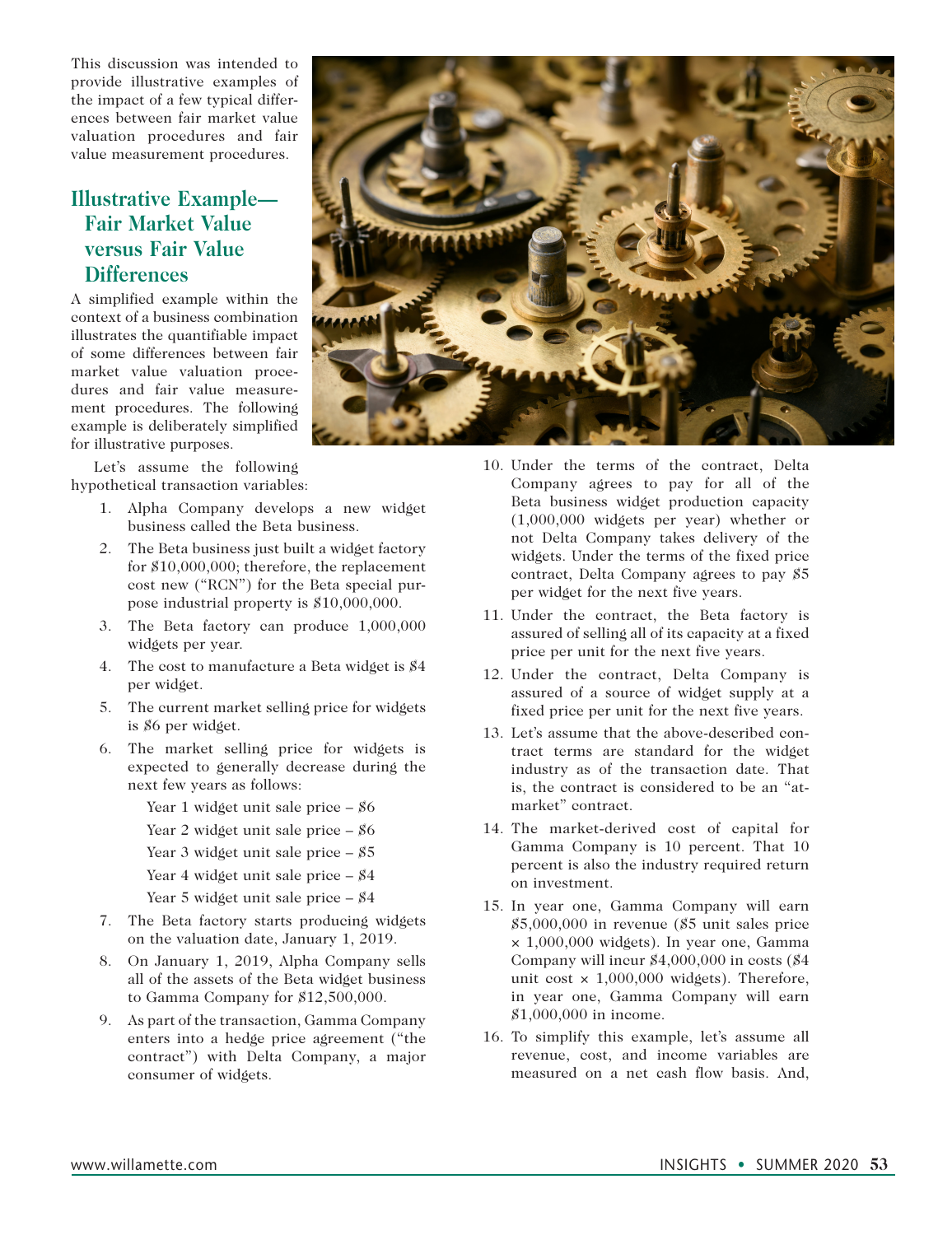let's assume that all financial variables are recognized once a year—at year-end.

17. The Gamma Company return on the Beta business acquisition in year one will be 8 percent  $(\$1,000,000$  income  $\div$  \$12,500,000 purchase price).

Now let's consider the Beta business combination transaction illustrative valuation—based on the fair market value standard of value. In this simplified transaction, only three assets are acquired by Gamma Company: industrial property (the widget factory), the contract, and goodwill. This illustrative fair market value valuation is summarized below:

- 1. The analyst decides to apply the cost approach and the replacement cost new less depreciation ("RCNLD") method to value the industrial property.
- 2. The RCN for the industrial property is \$10,000,000. Since the factory is new, there is no physical depreciation. Since the factory is performing the function for which it was just designed, there is no functional obsolescence. At this point in the cost approach analysis, the factory RCNLD is \$10,000,000. The market demands a 10 percent return on investment ("ROI"). However, the factory operations only produce an 8 percent ROI for the owner/ operator. Therefore, there is economic obsolescence related to the acquired industrial property.
- 3. The analyst decides to apply the capitalization of income loss method ("CILM") to measure the economic obsolescence. The analyst measures the required income

ROI as 10 percent—the industry average cost of capital. The analyst measures the actual income ROI as 8 percent—the actual return based on the Beta business purchase price. The income loss is 10 percent required return – 8 percent actual return = 2 percent income loss; 2 percent income loss ÷ 10 percent required return = 20 percent economic obsolescence. Based on the CILM, the economic obsolescence is: \$2,000,000  $($10,000,000$  RCNLD  $\times 20$ percent).

4. Based on the complete application of the cost approach, the fair market value of the acquired industrial property follows:

Replacement cost new \$10,000,000

| - Physical depreciation   | 0           |
|---------------------------|-------------|
| - Functional obsolescence | $\Omega$    |
| - Economic obsolescence   | 2,000,000   |
| $=$ Fair market value     | \$8,000,000 |

- 5. The analyst decides to use the income approach and the discounted cash flow method ("DCF") to value the contract intangible asset. The contract produces the following annual income: \$5,000,000 revenue  $-$  \$4,000,000 costs = \$1,000,000 income (cash flow). The contract runs for five years. The present value of annuity factor for 10 percent for five years is 3.7908. The present value of an annuity of \$1,000,000 per year for five years is:  $$1,000,000 \times$ 3.7908 = \$3,800,000 (rounded). Based on the DCF method, the fair market value of the contract intangible asset is \$3,800,000.
- 6. The total purchase price is \$12,500,000. Based on the residual method, the residual fair market value for the acquired goodwill follows:

| Purchase price      | \$12,500,000 |
|---------------------|--------------|
| Tangible industrial |              |
| property            | 8,000,0000   |
| Contract intangible |              |
| asset               | 3,800,0000   |
| Goodwill            | \$700,000    |

7. The fair-market-value-based allocation of purchase price for the Beta widget business acquisition is summarized in Exhibit 1.

#### **Exhibit 1 Beta Widget Business Allocation of Transaction Purchase Price Fair Market Value Valuation Standard of Value As of January 1, 2019**

Total transaction purchase price consideration to allocate: \$12,500,000 cash paid

Tangible Industrial Property \$8,000,000 Contract Intangible Asset 3,800,000 Goodwill 700,000 Total Transaction Purchase Price \$12,500,000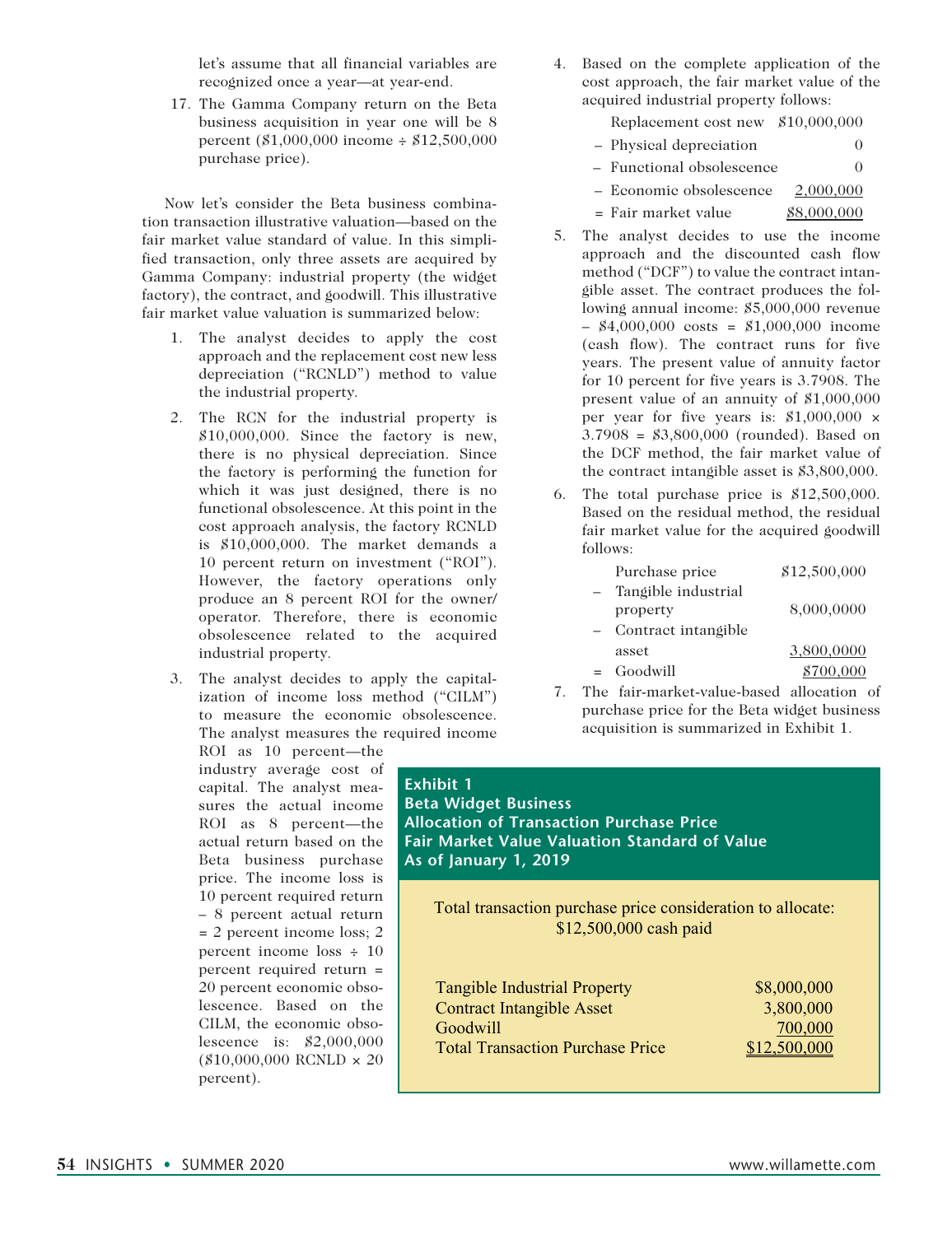Now let's consider the GAAP acquisition accounting for the Beta business combination. This acquisition accounting will be based on the fair value measurement standard of value. FASB ASC Topic 805, *Business Combinations* (and the associated fair value measurement authoritative literature), provides the rules-based guidance for the fair value measurement of business combinations.

ASC 805 requires the application of the acquisition method of accounting with regard to business combinations.

1. First, the analyst has to calculate the fair value of the total transaction consideration. For GAAP acquisition accounting purposes, the total consideration has two components: (a) the cash paid and (b) the hedgecontract-related liability assumed.

 We recall that the contract allows Gamma Company to receive a \$5,000,000 fixed payment each year over the five-year term of the contract. Those fixed payments are based on a hedge contract price that is different from the expected market prices for the widgets.

 The contract payments are lower than the expected market prices in the earlier years and are higher than the expected market prices in the later years. Due to the present value impact of these price differences, the price component of the hedge contract has a negative value—and would be recorded as a liability. The mathematics of option pricing are complicated and are not presented here.

 For purposes of this simplified example, let's assume the fair value of the contract liability is about \$500,000 (a reasonable approximation). Therefore, the total transaction consideration is \$13,000,000 (\$12,500,000 cash paid plus \$500,000 liability related to the price hedge portion of the contract).

- 2. The analyst decides to use the cost approach and the RCNLD method to value the industrial property.
- 3. The tangible industrial property RCN is \$10,000,000. The tangible industrial property (i.e., the special purpose widget factory) is new. Therefore, there is no physical depreciation or functional obsolescence.
- 4. The analyst assumes that the transaction internal rate of return ("IRR") equals the transaction cost of capital ("WACC")—and also equals the transaction weighted average return on assets ("WARA").

 This valuation assumption (that IRR = WACC = WARA) is based on the following analysis: Gamma Company entered into the transaction knowing it would earn an 8 percent ROI. Gamma Company agreed to the purchase price knowing it would only earn an 8 percent ROI. Therefore, Gamma Company priced this deal based on an assumed 8 percent cost of capital (for this particular transaction). Accordingly, there is no economic obsolescence from the perspective of Gamma Company.

 The willing buyer/willing seller would demand a 10 percent ROI (based on the industry cost of capital), and that willing buyer and willing seller would negotiate a lower deal price (and a lower value for the industrial property).

 However, Gamma Company paid the deal price and Gamma Company accepts the below-market ROI. Therefore, the analyst may conclude that he or she "considered" economic obsolescence (to Gamma Company) in the valuation.

 Based on the consideration of the Gamma Company motivations and actions, there is no economic obsolescence in this transaction. This is a reasonable assumption in a fair-value-based property valuation prepared in accordance with the GAAP acquisition accounting rules.

- 5. We recall that the contract is considered to be an at-market contract. Under the ASC 805 rules-based guidance, an at-market contract is an intangible asset that has zero fair value. This zero fair value conclusion is consistent with the ASC 805 fair value measurement rules—even though the contract generates \$1,000,000 per year in cash flow.
- 6. The total fair value purchase price is \$13,000,000. The residual fair value measurement for the acquired goodwill follows:

| Purchase price              | \$13,000,000 |
|-----------------------------|--------------|
| - Tangible industrial       |              |
| property                    | 10,000,000   |
| - Contract intangible asset | O            |
| $=$ Goodwill                | \$3,000,000  |

7. The fair value measurement allocation of purchase price for the Beta widget business purchase is summarized in Exhibit 2 on the next page.